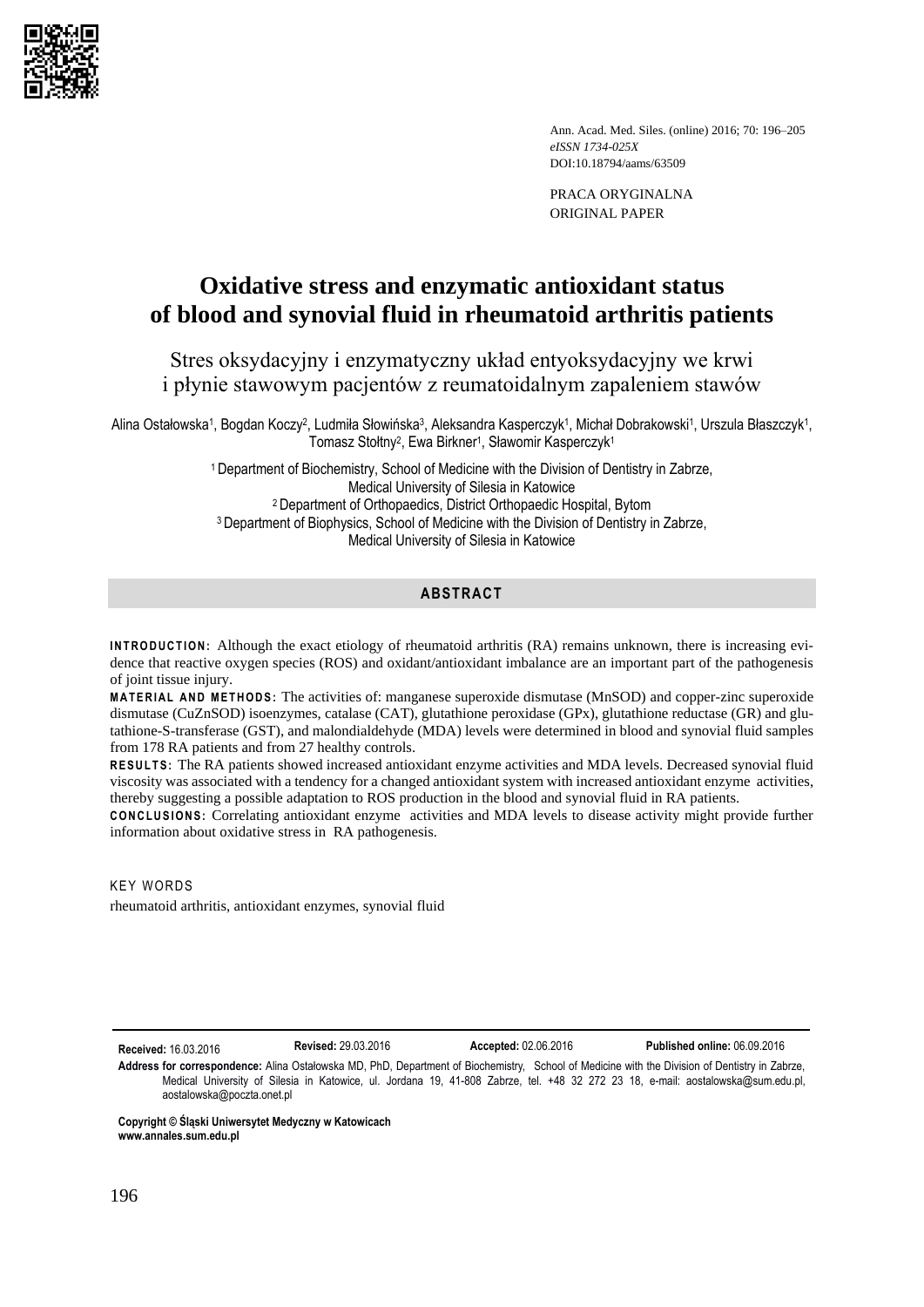#### **STRESZCZENIE**

**W S T Ę P :** W patogenezie reumatoidalnego zapalenia stawów jednym z mechanizmów uszkadzających struktury stawu są reakcje z udziałem reaktywnych form tlenu (RFT).

**M A T E R I A Ł I M E T O D Y :** U 178 pacjentów z RZS oraz 27 zdrowych ochotników oznaczono we krwi i płynie stawowym aktywność enzymów antyoksydacyjnych: izoenzymów dysmutazy ponadtlenkowej manganowej (MnSOD) i cynkowo- -miedziowej (CuZnSOD), katalazy (CAT), peroksydazy glutationowej (GPX), reduktazy glutationowej (GR) i transferazy-S-glutationowej (GST) oraz stężenie dialdehydu malonowego (MDA).

**W Y N IK I :** We krwi i płynie stawowym pacjentów z RZS dochodzi do pobudzenia układu antyoksydacyjnego ze wzrostem aktywności enzymów antyoksydacyjnych, zwiększonym stężeniem MDA oraz spadkiem lepkości płynu stawowego.

**W N I O S K I :** Zależność między nasileniem zmian w układzie antyoksydacyjnym a aktywnością zapalenia stawów potwierdza udział RFT w patogenezie i przebiegu RZS.

## SŁOWA KLUCZOWE

reumatoidalne zapalenie stawów, enzymy antyoksydacyjne, płyn stawowy

#### **INTRODUCTION**

Rheumatoid arthritis (RA) is a chronic, systemic, inflammatory, autoimmune syndrome which produces degradation of articular cartilage and bone erosion. The long-term outcome of this disease is characterized by significant morbidity, loss of functional capacity and increased mortality. Although the pathophysiological basis of RA is not yet fully understood, reactive oxygen species (ROS) have been implicated in its pathogenesis [1].

Arthritic joints contain large amounts of fibroblasts, chondrocytes, macrophages, and especially neutrophils, which produce ROS [2]. The superoxide anion  $(O_2^{\Box})$  plays a pivotal role in inflammation, particulary in patients with inflammatory joint disease [3]. Superoxide damages endothelial cells, increasing the permeability of the microvasculature and promoting the migration of neutrophils to foci of inflammation. It can be converted to other, more aggressive ROS such as hydroxyl radical (OH<sup>\*</sup>) and hydrogen peroxide  $(H_2O_2)$  [4]. These highly reactive oxygen species are able to attack all biological molecules including DNA, protein, lipids, lipoproteins and are also known as lipid peroxidationinducing agents (5). One of the end-products of this process is malondialdehyde (MDA), whose elevated levels have been reported in the serum (or plasma) and synovial fluid of RA patients [1,6].

The destructive chain reactions initiated by ROS can be broken by antioxidant enzymes, which are able to convert them into harmless derivates [7]. Superoxide dismutase (SOD) is the first line of defense against ROS catalyzing the dismutation of  $O_2^{\bullet-}$  into  $O_2$  and  $H_2O$ . Catalase (CAT) detoxifies OH• [8]. Glutathione peroxidase (GPX) is a selenoprotein that reduces lipidic or nonlipidic hydroperoxides as well as  $H_2O_2$  during glutathione oxidation. Glutathione reductase (GR) and glutathione-S-transferase (GST) facilitate this process by

maintaining an adequate level of reduced glutathione (GSH) [9]. It has been suggested that the pro-oxidant/antioxidant imbalance in RA may be due to the acceleration of some cellular reactions or insufficiency of the antioxidant defense systems. Several studies have been published to investigate the oxidant and antioxidant status in RA [10].

We hypothesized that RA patients would display altered oxidant and antioxidant systems in their blood and synovial fluid. This study was designed with the following objectives:

- 1. To examine potential changes in the activities of copper-zinc (CuZuSOD) and manganese (MnSOD) superoxide dismutase isoenzymes and CAT, and in the activities of glutathione transformation enzymes: GPX, GR and GST in blood and synovial fluid and compare these parameters with agematched healthy subjects.
- 2. To estimate the relationship between the activities of antioxidant enzymes with the degree of lipid peroxidation evaluated by MDA levels in blood and synovial fluid, synovial fluid viscosity, disease activity and RA duration.

## **MATERIALS AND METHODS**

#### **Patients and Controls**

The Medical Ethics Committee of the Medical University of Silesia approved the study protocol followed in this investigation (NN-013-283/03). All the subjects were enrolled voluntarily after being informed of the scope and goals of the trial.

The study included 55 male and 123 female RA patients aged 39 to 58 years (mean age  $49.8 \pm 8.1$ ). All the RA patients fulfilled the 1987 criteria for RA by the American Rheumatism Association and were in functional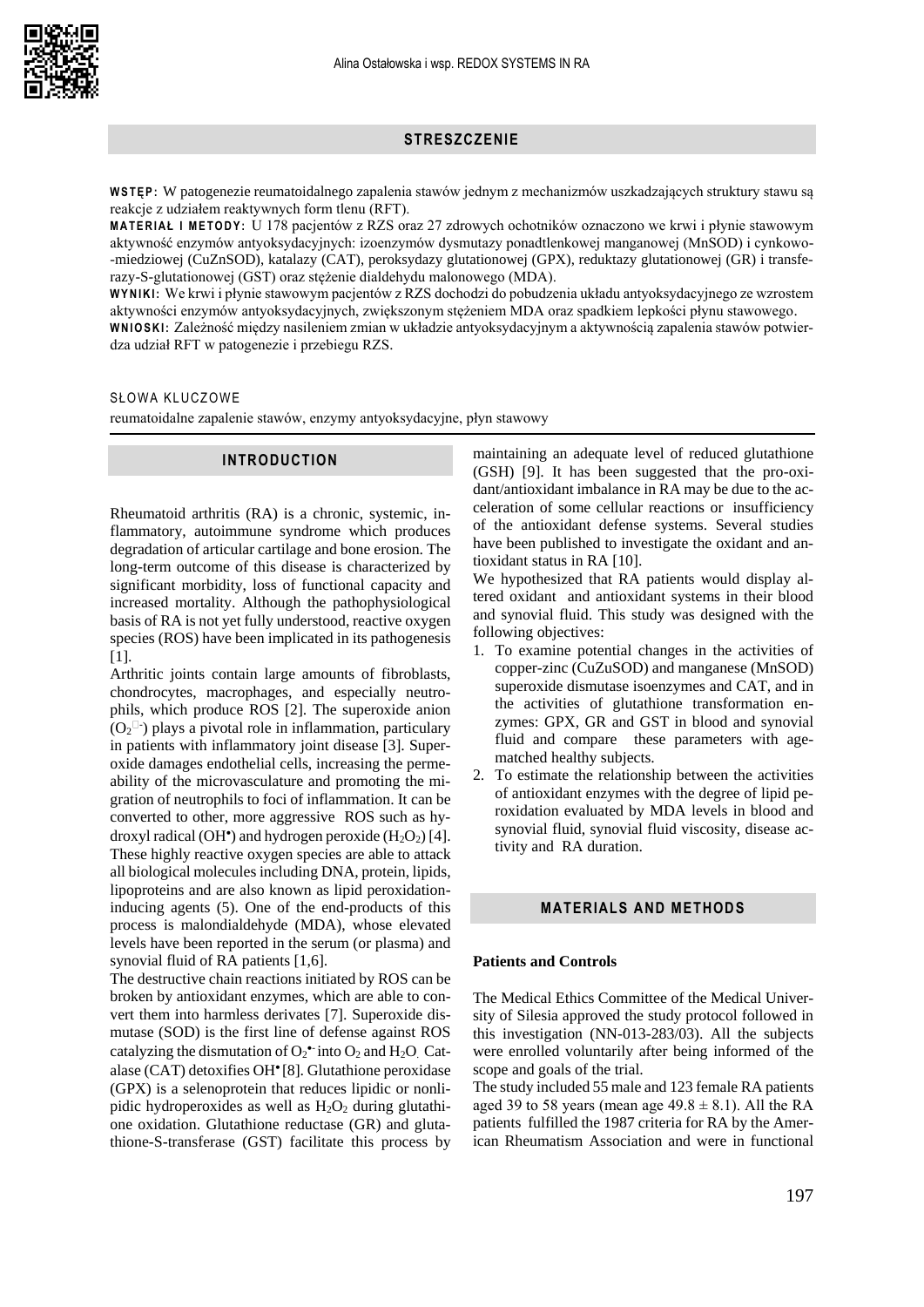

classes I, II, III or IV (Tab. I), according to the revised criteria of the American College of Rheumatology [11]. Patients with an active disease duration of at least 6 months, as manifested in at least three joints that were swollen and six joints that were tender at the time of sample donation, were accepted for the study (Tab. II). In addition, the RA patients had an erythrocyte sedimentation rate  $\geq 24$ , a CRP  $\geq 1,3$ , or morning stiffness of at least 45 min in duration. All standard RA therapy including nonsteroidal anti-inflammatory drugs, disease-modifying antirheumatic drugs (DMARDs), and combinations of DMARD<sub>s</sub> were allowed as long as the doses were stable for 2 months prior to participation in the study. The specimens were randomized blindly for the different analyses, and not all the collected specimens were used for all the analyses; no analyses were excluded.

Table I. Age, sex, duration of rheumatic arthritis (RA), body mass index (BMI), Ropes test and synovial fluid parameters : viscosity, malondialdehyde (MDA) concentration, superoxide dismutase isoenzymes Mn-SOD and CuZn-SOD, glutathione peroxidase (GPX), glutathione reductase (GR) and glutathione S-transferase (GST) activity in study population

**Tabela I.** Wiek, płeć, czas trwania reumatoidalnego zapalenia stawów (RA), wskaźnik masy ciała (BMI), próba Ropesa i parametry lepkości płynu stawowego, stężenie dialdehydu malonowego (MDA), aktywność izoenzymów MnSOD i ZNCuSOD, peroksydazy glutationowej (GPX), reduktazy glutationowej (GR) i transferazy-S-glutationowej (GST) w grupie badanej

|                                     | <b>CONTROL</b>  | <b>RA-remission</b> | <b>RA-low activity</b> | RA-moderate activity | <b>RA-high activity</b> | p-value |
|-------------------------------------|-----------------|---------------------|------------------------|----------------------|-------------------------|---------|
| Number of men/women                 | 13/14           | 12/32               | 14/31                  | 18/30                | 11/30                   | 0.324   |
| Age (years)                         | $44.7 \pm 11.4$ | $50.7 \pm 13.6$     | $52.5 \pm 15.4$        | $48.9 \pm 12.8$      | $48.7 \pm 14.8$         | 0.329   |
| RA duration (years)                 |                 | $11.9 \pm 11.2$     | $9.42 \pm 7.71$        | $6.72 \pm 5.95$      | $8.73 \pm 872$          | 0.224   |
| BMI $(kg/m2)$                       | $26.8 \pm 4.44$ | $27.3 \pm 3.91$     | $28.8 \pm 4.75$        | $26.8 \pm 5.48$      | $24.8 \pm 4.53$         | 0.093   |
| Ropes test                          | $0.62 \pm 0.59$ | $2.06 \pm 1.29$     | $2.60 \pm 1.30$        | $3.07 \pm 1.04$      | $3.36 \pm 0.99$         | < 0.001 |
| Viscosity                           | $61.7 \pm 38.8$ | $9.80 \pm 3.62$     | $5.84 \pm 2.70$        | $19.6 \pm 31.4$      | $19.1 \pm 30.0$         | 0.006   |
| Synovial MDA concentration (umol/l) | $1.31 \pm 0.41$ | $2.42 \pm 2.25$     | $1.89 \pm 1.35$        | $2.33 \pm 2.02$      | $2.57 \pm 2.36$         | 0.151   |
| Synovial Mn-SOD activity (NU/ml)    | $4.42 \pm 3.52$ | $2.73 \pm 3.88$     | $5.86 \pm 6.83$        | $8.90 \pm 8.24$      | $8.27 \pm 8.83$         | 0.046.  |
| Synovial cuzn-SOD activity (NU/ml)  | $4.04 \pm 5.55$ | $14.3 \pm 4.08$     | $8.89 \pm 4.10$        | $7.74 \pm 4.43$      | $10.1 \pm 6.27$         | < 0.001 |
| Synovial GPX activity (IU/I)        | $187 \pm 240$   | $536 \pm 247$       | $660 \pm 294$          | $655 \pm 363$        | $746 \pm 365$           | < 0.001 |
| Synovial GR activity (IU/I)         | $10.5 \pm 2.91$ | $46.1 \pm 24.9$     | $43.2 \pm 22.7$        | $46.8 \pm 21.2$      | $56.0 \pm 26.2$         | < 0.001 |
| Synovial GST activity (IU/I)        | $7.18 \pm 4.74$ | $14.5 \pm 10.7$     | $16.7 \pm 11.9$        | $17.8 \pm 15.0$      | $22.7 \pm 20.7$         | 0.013   |

**Table II.** Malondialdehyde (MDA) concentration, superoxide dismutase isoenzymes Mn-SOD and CuZn-SOD, glutathione peroxidase (GPX), glutathione reductase (GR),glutathione S-transferase (GST) and catalase (CAT) activity in serum and erythrocytes in study population **Tabela II.** Stężenie dialdehydu malonowego (MDA), aktywność izoenzymów MnSOD i ZNCuSOD, peroksydazy glutationowej (GPX), reduktazy glutationowej (GR) i transferazy-S-glutationowej (GST) i katalazy (CAT) w osoczu i erytrocytach w grupie badanej

|                                              | <b>CONTROL</b>  | <b>RA-remission</b> | <b>RA-low activity</b> | RA-moderate activity | <b>RA-high activity</b> | p-value |
|----------------------------------------------|-----------------|---------------------|------------------------|----------------------|-------------------------|---------|
| Erythrocyte MDA concentration<br>(mmol/g Hb) | $421 \pm 145$   | $461 \pm 224$       | $459 \pm 157$          | $542 \pm 152$        | $689 \pm 253$           | < 0.001 |
| Serum MDA concentration (umol/l)             | $1.15 \pm 0.37$ | $2.99 \pm 2.55$     | $2.93 \pm 2.24$        | $2.69 \pm 1.76$      | $2.58 \pm 2.03$         | 0.030   |
| Serum Mn-SOD activity (NU/ml)                | $4.35 \pm 3.29$ | $9.20 \pm 6.04$     | $8.65 \pm 6.36$        | $10.0 \pm 6.40$      | $8.11 \pm 8.63$         | 0.060   |
| Serum cuzn-SOD activity (NU/ml)              | $2.31 \pm 1.97$ | $6.16 \pm 5.21$     | $6.08 \pm 4.89$        | $7.49 \pm 4.85$      | $6.87 \pm 5.15$         | 0.008   |
| Erythrocyte SOD activity (NU/mg Hb)          | $9.69 \pm 6.37$ | $12.5 \pm 6.30$     | $13.3 \pm 5.80$        | $14.1 \pm 5.09$      | $15.8 \pm 5.88$         | 0.006   |
| Erythrocyte GPX activity (IU/q Hb)           | $42.3 \pm 12.7$ | $73.4 \pm 46.6$     | $65.2 \pm 42.5$        | $66.6 \pm 34.0$      | $84.8 \pm 51.4$         | 0.104   |
| Erythrocyte GR activity (IU/q Hb)            | $3.87 \pm 0.88$ | $6.80 \pm 2.86$     | $6.74 \pm 2.29$        | $6.96 \pm 2.73$      | $8.06 \pm 2.99$         | < 0.001 |
| Erythrocyte GST activity (miu/q Hb)          | $236 \pm 294$   | $191 \pm 175$       | $198 \pm 184$          | $154 \pm 161$        | $200 \pm 209$           | 0.729   |
| Erythrocyte CAT activity (ku/q Hb)           | $314 \pm 124$   | $547 \pm 257$       | $514 \pm 174$          | $527 \pm 147$        | $557 + 231$             | < 0.001 |

The control group consisted of 27 healthy volunteers precisely matched for age and gender. In addition to having no RA symptoms , the controls were not obese (BMI < 30), did not work in professions related to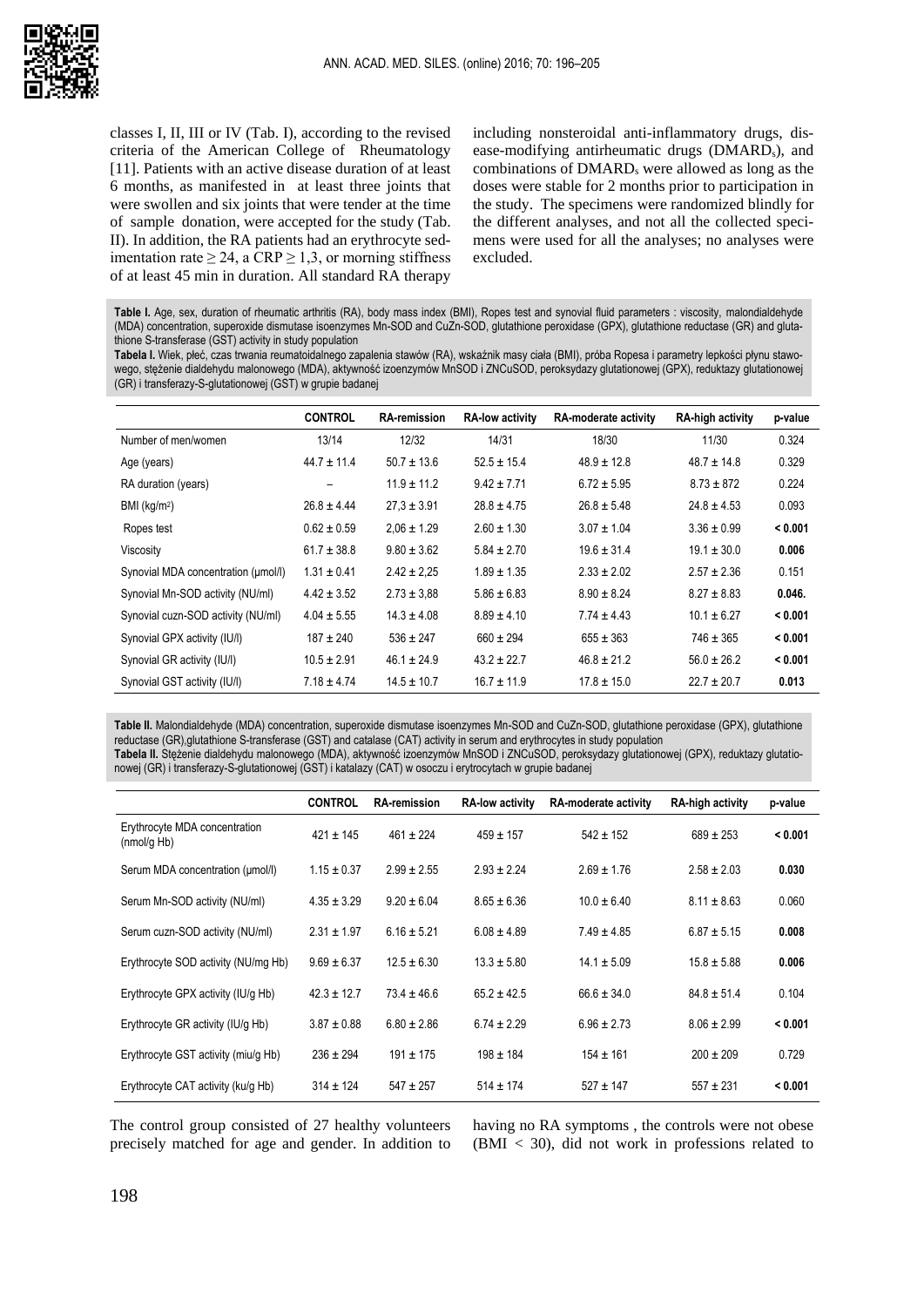excessive load of the knee joints (e.g. truck drivers), did not practice injurious sports (e.g. soccer, skiing), with no history of rheumatoid arthritis, osteoarthritis, posttraumatic inflammatory or another knee joint pathology. Final verification of the controls was carried out after preliminary analysis of knee-joint synovial fluid, including a visual examination of color, turbidity, viscosity, Ropes test, volume and biochemical parameters. The knee-joint synovial fluid samples collected from the control group exhibited normal synovial fluid [12]. The patients and controls with any history of smoking, alcohol abuse and signs of malignant tumors, diabetes, serious liver, kidney or heart insufficiency or other systemic diseases that can cause an increase in oxidations were not included in the study. The women who were included in the study had not been taking oral contraceptives for at last 6 months before blood sample collection.

#### **Preparation of Blood and Synovial Fluid Samples**

Fasting blood samples  $(\approx 10 \text{ ml}$  whole blood) were taken in the morning from the antecubital vein, using a Monovette system of blood collection. For hematological analysis, one ml was treated with K3EDTA to prevent coagulation. From the untreated blood, plasma was separated by centrifugation at 2500 G for 15 min at 4°C for preparation of the lysate. The erythrocyterich precipitate was washed three times with physiological saline (3:1 v/v) and lysed by an addition of doubly distilled water. The plasma and lysate samples were stored at -76°C until needed for analysis but for no longer than 3 months. C-reactive protein (CRP) and the rheumatoid factor (RF) were also determined in sera obtained from the non-coagulated blood samples.

Synovial fluid (SF) samples were obtained by needle aspiration or during knee arthroscopy and divided into two equal portions. The first SF sample was drawn into a test tube without an anticoagulant, and the second SF sample was collected in a test tube containing K3EDTA. Both were immediately placed on ice and centrifuged at 3.000 G for 30 min. The supernatant was separated and stored in the same conditions as plasma at -76°C.

## **Analyses of Blood and Synovial Fluid**

#### Mucin Clot Test

The mucin clot test is a semiquantitative indicator of the amount of hyaluronic acid determined by adding 5 drops of 5% acetic acid into 3 ml of SF. A precipitate is formed and graded according to the following scale: 0 – compact reaction (a tight ropy clot in a clear solution), 1 – compact/floccular reaction (a soft clot in a turbid solution), 2 – floccular reaction (a friable clot in a cloudy solution), 3 – floccular/turbidity reaction

(flocculent material in a cloudy solution), 4-turbidity reaction (turbid supernatant with no evidence of clot).

## **Assay for Synovial Fluid Viscosity**

The SF viscosity was measured using a Brookfield DV-II cone plate viscometer in a test tube containing EDTA-treated SV before centrifugation. The data were reported in Pa s  $(N \text{ s/m}^2)$ .

Determination of CuZnSOD and MnSOD activities The activities of these SOD isoenzymes were determined in serum, erythrocytes and SF by the Oyanagui method using potassium cyanide as the CuZnSOD inhibitor [13]. The superoxide anion radical produced in the reaction of xantine with  $O_2$ -catalyzed by xanthine oxidase, reacts with hydroxylamine producing a nitric ion. The nitric ion combines with naphthalene diamine and sulfaniline acid producing a colored product; the concentration of this mixture is proportional to the amount of produced  $O_2^{\bullet}$ . The enzymatic activity is expressed as nitric unit per ml (NU/ml) of serum, lysate or SF. In this method, one NU means 50% of inhibition by SOD of nitric ion production.

#### **Determining CAT Activity**

The catalase activity in erythrocytes and SF was analyzed by the Aebi kinetic method [13]. Before CAT was assayed, the lysate and SF were diluted 100-fold with a tris-HCl buffer, pH 7.4. The kinetics of the reaction were determined in a quartz tank: 2.5 ml of substrate were mixed with 50 mM tris-HCl buffer and perhydrol with 50 ml of SF. After 10 s, absorbance was measured at 240 nm and then every 30 s for 2 min to follow the kinetics of the reaction. The CAT activity was expressed as IU/mg Hb for lysate. No enzymatic activity was present in SF.

#### **Determining GPX Activity**

The Paglia and Valentine kinetic method was used to determine the GPX activity in erythrocytes and SF [13]. GPX catalyzed the reaction between reduced glutathione and  $H_2O_2$ . The resulting oxidized glutathione (GSSG) was recovered back to GSH using nicotinamide adenine dinucleotide phosphate (NADPH<sup>+</sup>H<sup>+</sup> ) catalyzed by GR. The decrease in absorbance was measured at 340 nm. The GPX activity was determined as  $\mu$ mol of NADPH<sup>+</sup>H<sup>+</sup> needed to recover GSH in 1 min converted to 1 l of lysate or SF (IU/l).

#### **Determining GR Activity**

The glutathione reductase activity in erythrocytes and SF was also assayed by the kinetic method [13]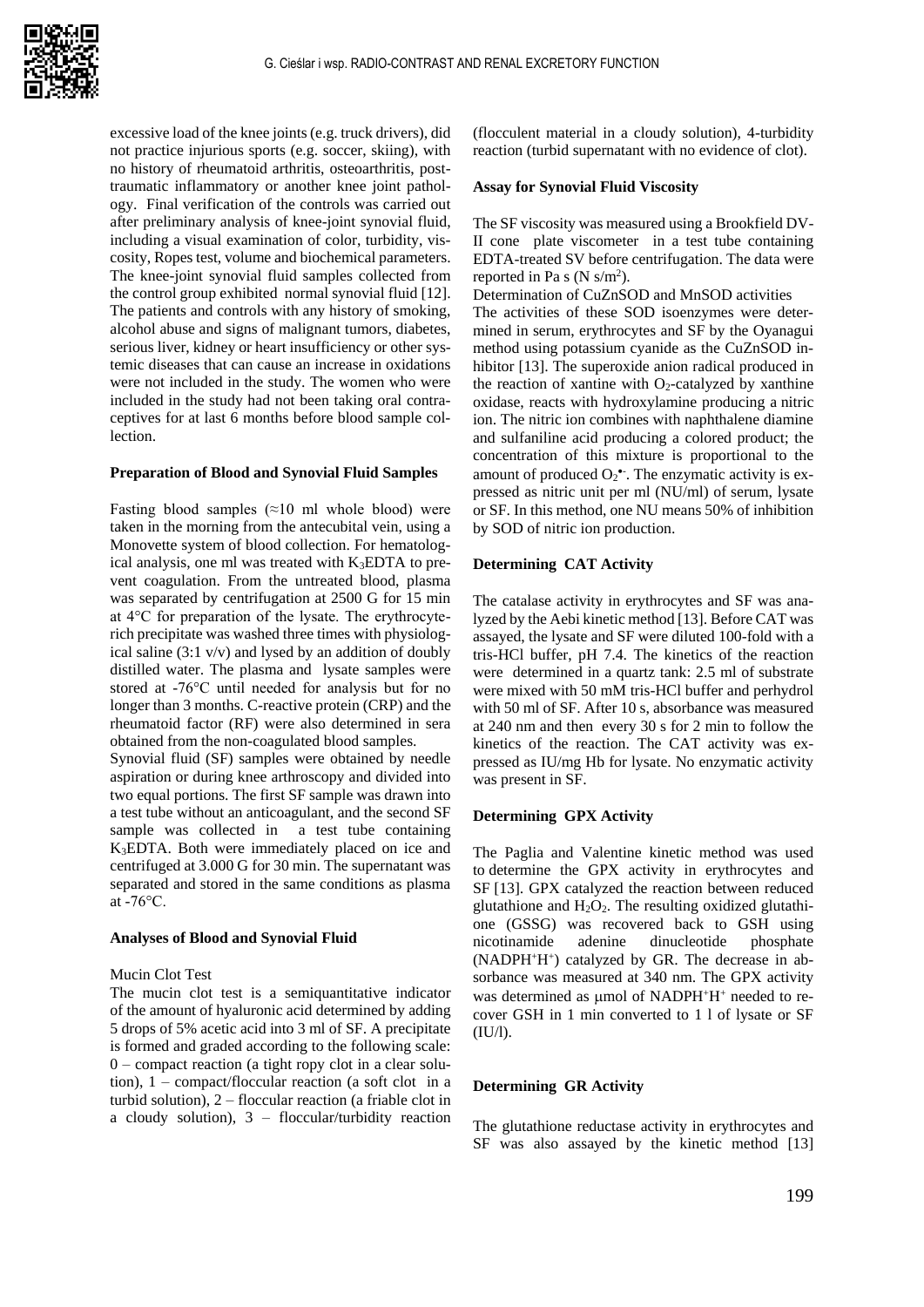

measuring the decrease in NADPH<sup>+</sup>H<sup>+</sup> concentration after reduction of GSSG back to GSH. The GR activity was determined as umol of NADPH+H+ used to recover GSH in 1 min converted to 1 l of lysate or SF (IU/l).

#### **Determining GST Activity**

The GST activity in erythrocytes and synovial fluid was analyzed by the Habig and Jakoby kinetic method using 1-chloro-2,3-dinitrobenzene [13]. GST reacted with 1 chloro-2,3-dinitrobenzene producing thioether. The increase in absorbance was measured at 340 nm. GST activity was determined as umol of thioether produced in 1 min in 1 l of lysate or SF (IU/l).

#### **Lipid peroxidation (MDA) assay**

Lipid peroxidation (as MDA level) in serum, erythrocytes and SF was measured fluorometrically as 2-thiobarbituric acid-reactive substance (TBARS) by the Ohkawa method [13]. Each sample was mixed with 8.1% sodium dodecyl sulfate, 20% acetic acid and 0.8% 2-thiobarbituric acid. The method was modified by adding 100 mmol/l sodium sulphate and 2.5 µmol/l 3.5-diisobutylo-4-hydroxytoluene (BHT). After vortexing, the serum, lysate or synovial fluid sample was incubated for 1 h at  $95^{\circ}$ C and butanol-pirydine 15:1 (v/v) was added. The mixture was shaken for 10 min and then centrifuged. The butanol-pirydine layer was measured fluorometrically at 552 nm (515 nm excitation). The TBARS value was expressed as an MDA equivalent. Tetraethoxypropane was used as the standard. The MDA value was expressed as μmol/l for serum, lysate and SF.

#### **Statistical Analysis**

The statistical analysis was performed with Statistica 6.0 PL software. The statistical methods included mean and standard error of mean (SEM). An analysis of variance or the Kruskal-Wallis ANOVA test was used for multiple comparisons of data. Shapiro-Wilk's test was used to verify normality and Levene's test to verify the homogeneity of variances. Statistical comparisons were made by t-test, t-test with separate variance estimates or the Mann-Whitney U test. The chi-square or Fisher's test was used to analyse gender. Yates' correction for continuity was used if needed. Spearman non-parametric correlation was calculated. A value of  $p < 0.05$  was considered to be significant.

## **RESULTS**

Table II also shows the age, gender, RA duration and BMI in the controls and RA patients, separately in functional classes I, II, III and IV.

The Ropes test gave different results among the study groups. A bigger difference was seen in functional Class IV ( $p < 0.001$ ; Tab. II, Fig. 3). The SF viscosity was significantly lower in the study group  $(-76\%$ ,  $p < 0.001$ ) as well as in functional class I (-84%,  $p = 0.042$ ), Class II (-91%,  $p = 0.006$ ), Class III  $(-68\%, p = 0.026)$ , and Class IV  $(-69\%, p = 0.032)$ as compared to the controls (Tab. II, Fig. 3).

Compared to controls, the MnSOD activity in serum was significantly higher in the study group (+108%,  $p = 0.008$ ) as well as in functional Class I (+111%,  $p = 0.004$ ), Class II (+99%,  $p = 0.013$ ), and Class III  $(+131\%, p = 0.001)$  (Tab. II, Fig. 2). The MnSOD activity in SF was higher in the study group but the difference was not statistically significant (+59%,  $p = 0.131$ , except for functional Class III (+102%,  $p = 0.023$ ) (Tab. II, Fig. 1).

The CuZnSOD activity in serum, erythrocytes and SF was significantly higher in the study groups (+187%, p  $= 0.001, +44\%, p = 0.007,$  and  $+141\%, p < 0.001$ , respectively) as well as in all the functional Classes: I (+166%,  $p = 0.006$ , +29%,  $p = 0.13$ , and +253%,  $p < 0.001$ , respectively), II (+163%,  $p = 0.004, +37\%$ ,  $p = 0.045$ , and  $+120\%$ ,  $p = 0.005$ , respectively), III (+224%,  $p < 0.001$ , +46%,  $p = 0.007$ , and +91%,  $p = 0.016$ , respectively), and IV (+197%,  $p = 0.001$ , +63%,  $p = 0.001$ , and +150%,  $p = 0.002$ , respectively) as compared with the controls (Tab. II and III; Fig. 1 and 2).

The GPX activity in erythrocytes was higher in the study group but not statistically significant when compared to the controls  $(+70\%$ ,  $p = 0.1)$ . (Tab. III, Fig. 2). The GPX activity in SF was significantly higher in the study group  $(+254\%, p < 0.001)$  as well as in all the subgroups: remission (+186%, p < 0.001), low (+253%,  $p \leq 0.001$ , the moderate  $(+250\%)$ .  $p < 0.001$ ), and high disease activity subgroup (+298%, p < 0.001), compared to controls (Tab. I, Fig. 1).

As seen in Tables I and II, Figures 1 and 2 the GR activity in erythrocytes and SF was significantly higher than the controls in the study group (+84%,  $p < 0.001$ ; +361%,  $p < 0.001$ , respectively) as well as in all the subgroups: remission  $(+76\% , p < 0.001;$ + 339%, p < 0.001, respectively), low (+74%,  $p < 0.001$ ; +311%,  $p < 0.001$ , respectively), moderate  $(+80\%, p < 0.001; +346\%, p < 0.001$ , respectively), and high disease activity subgroup  $(+108\%, p < 0.001)$ ;  $+ 433\%, p < 0.001$ , respectively).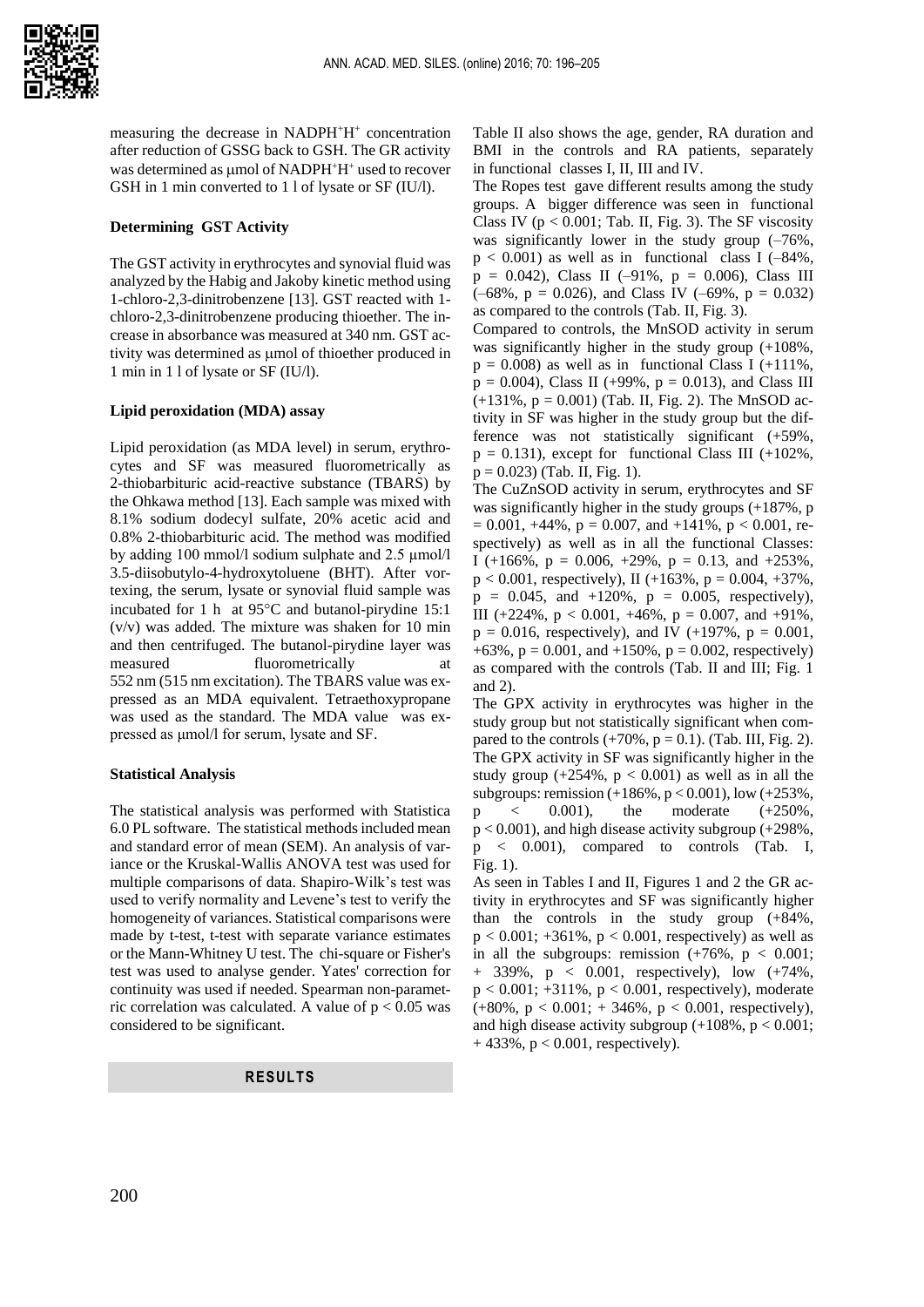



**Fig. 1.** Synovial fluid isoenzymes MnSOD and CuZnSOD, GPX, GR and GST activities in control group and RA patients, separately in remission, low, moderate and high disease activity subgroup. Data presented in % in comparison to controls as 10.

**Ryc. 1.** Aktywność izoenzymów MnSOD i CuZnSOD oraz aktywność GPX, GR i GST w płynie stawowym w grupie kontrolnej i grupie RA, oddzielnie w podgrupach: remisja, niska, średnia i wysoka aktywność choroby. Wyniki przedstawione w % w odniesieniu do grupy kontrolnej, która stanowi 100%.



**Fig. 2.** Serum isoenzymes MnSOD and CuZnSOD and erythrocyte SOD, GPX, GR and CAT activities in control group and RA patients, separately in remission, low, moderate, and high disease activity subgroups. Data presented in % in comparison to controls as 100%. **Ryc. 2.** Aktywność izoenzymów MnSOD i CuZnSOD w osoczu oraz aktywność SOD, GPX, GR i CAT w erytrocytach w grupie kontrolnej i grupie RA, oddzielnie w podgrupach: remisja, niska, średnia i wysoka aktywność choroby. Wyniki przedstawione w % w odniesieniu do grupy kontrolnej, która stanowi 100%.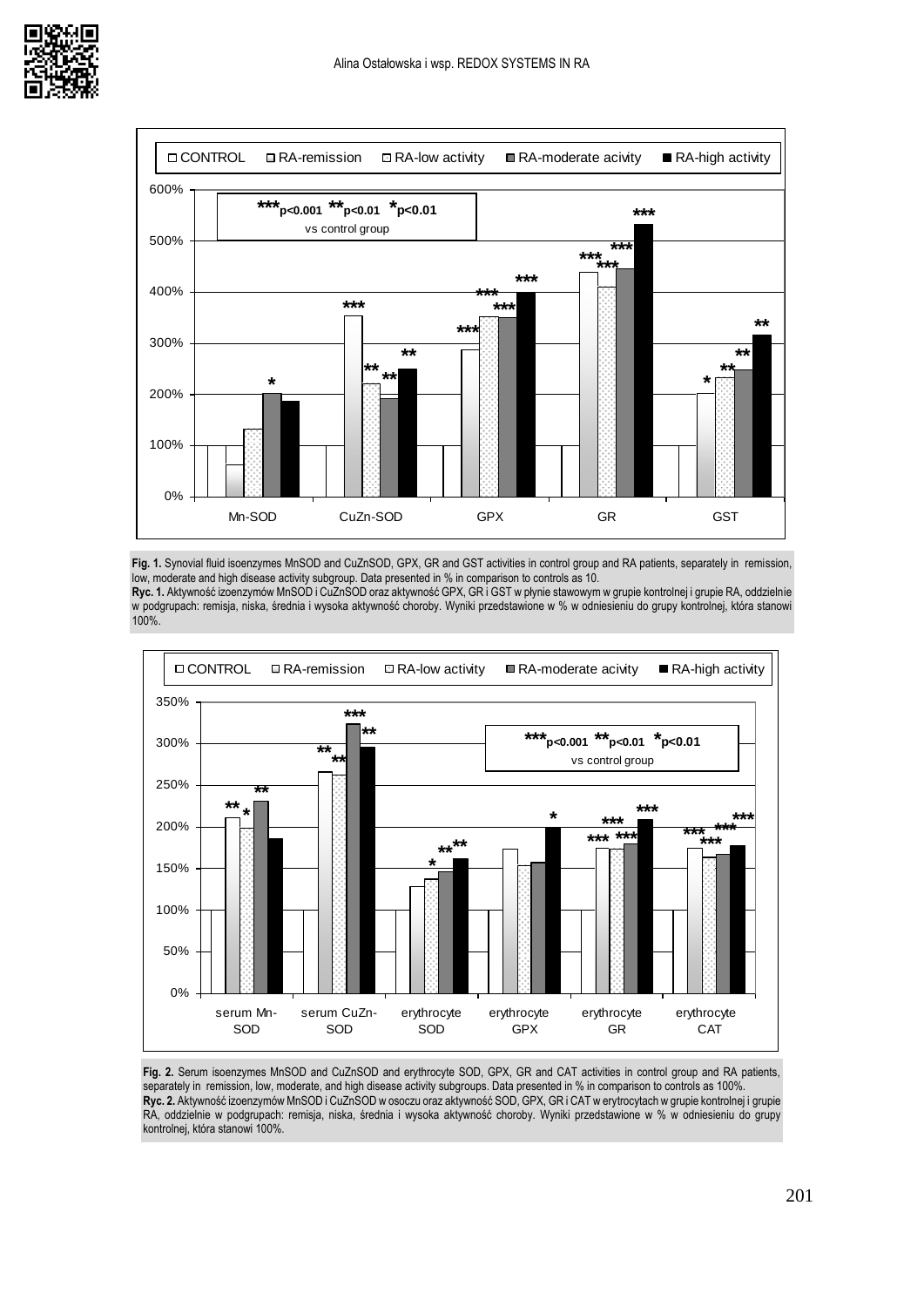

**Fig. 3.** Ropes test, synovial fluid viscosity and MDA level in synovial fluid in controls and RA patients, separately in the remission, low, moderate, and high disease actyity subgroups. Data presented in % in comparison to control as 100%. **Ryc. 3.** Próba Ropesa, lepkość płynu stawowego oraz stężenie MDA w płynie stawowym w grupie kontrolnej i grupie RA, oddzielnie w podgrupach:

remisja, niska, średnia i wysoka aktywność choroby. Wyniki przedstawione w % w odniesieniu do grupy kontrolnej, która stanowi 100%.

The GST activity in erythrocytes was lower in the study group but not statistically significant than that of the controls  $(+21\%, p = 0.5)$  (Tab. II, Fig. 2). In SF, the GST activity was higher than that of controls in the study group  $(+158\%, p = 0.001)$  and in all the subgroups: remission  $(+102\%, p = 0.011)$ , low  $(+132\%, p)$  $= 0.002$ ), moderate (+148%, p = 0.003), and high disease activity subgroup  $(+216\%, p = 0.002)$  (Tab. I, Fig. 1).

The MDA concentration in serum and SF was significantly higher in the study group  $(+143\%, p = 0.002$  and  $+76\%$ ,  $p = 0.002$ , respectively) and in all the subgroups: the remission  $(+159\%, p = 0.005$  and  $+84\%, p = 0.027$ , respectively), the low  $(+154\%, p = 0.002$  and  $+44\%, p$  $= 0.059$ , respectively), the moderate (+133%, p = 0.001 and  $+77\%$ ,  $p = 0.022$ , respectively), and the high disease activity subgroup  $(+124\%)$ .  $p = 0.006$  and  $+96\%$ ,  $p = 0.016$ , respectively). In erythrocytes, MDA was significantly higher in the study group (27+%,  $p = 0.035$ ) and in the moderate (+29%, p  $= 0.006$ ), and high disease activity subgroups (+64%, p  $< 0.001$ ) (Tab. I and II, Fig. 3).

The activities of all the antioxidant enzymes, MDA concentration in blood and SF, and the Ropes test values significantly positively correlated with disease activity ( $r = from 0.18$  to 0.64,  $p < 0.05$ , except for MnSOD). There were no relationships between the measured parameters in blood and synovial fluid and the age of patients and duration of disease.

## **DISCUSSION**

Rheumatoid arthritis is a chronic immunoinflammatory multisystem disease with predominant synovial proliferation and destruction of the articular cartilage and bone. Although the characteristic feature is persistent inflammation, many mediators, eicosanoids, cytokines and elevated generation of ROS in the affected joints and impaired antioxidant systems have been associated to RA.

Several researchers have proposed different theories for the production of ROS in synovial fluid [1,2,3, 4,5,14]. In Figure 4 we present a simple scheme of individual ROS generation.

One source of oxidants generated at the site of inflammation in the rheumatoid arthritic knee is phagocytosis. Inflammation induces the influx of macrophages and neutrophils into the synovium and SF, which produce nearly 3 times more  $O_2^{\bullet}$  than in healthy controls [15,16].

For ROS production, it has been proposed that movement of an inflamed joint generates sufficient pressure to cause transient ischemia of the superficial synovial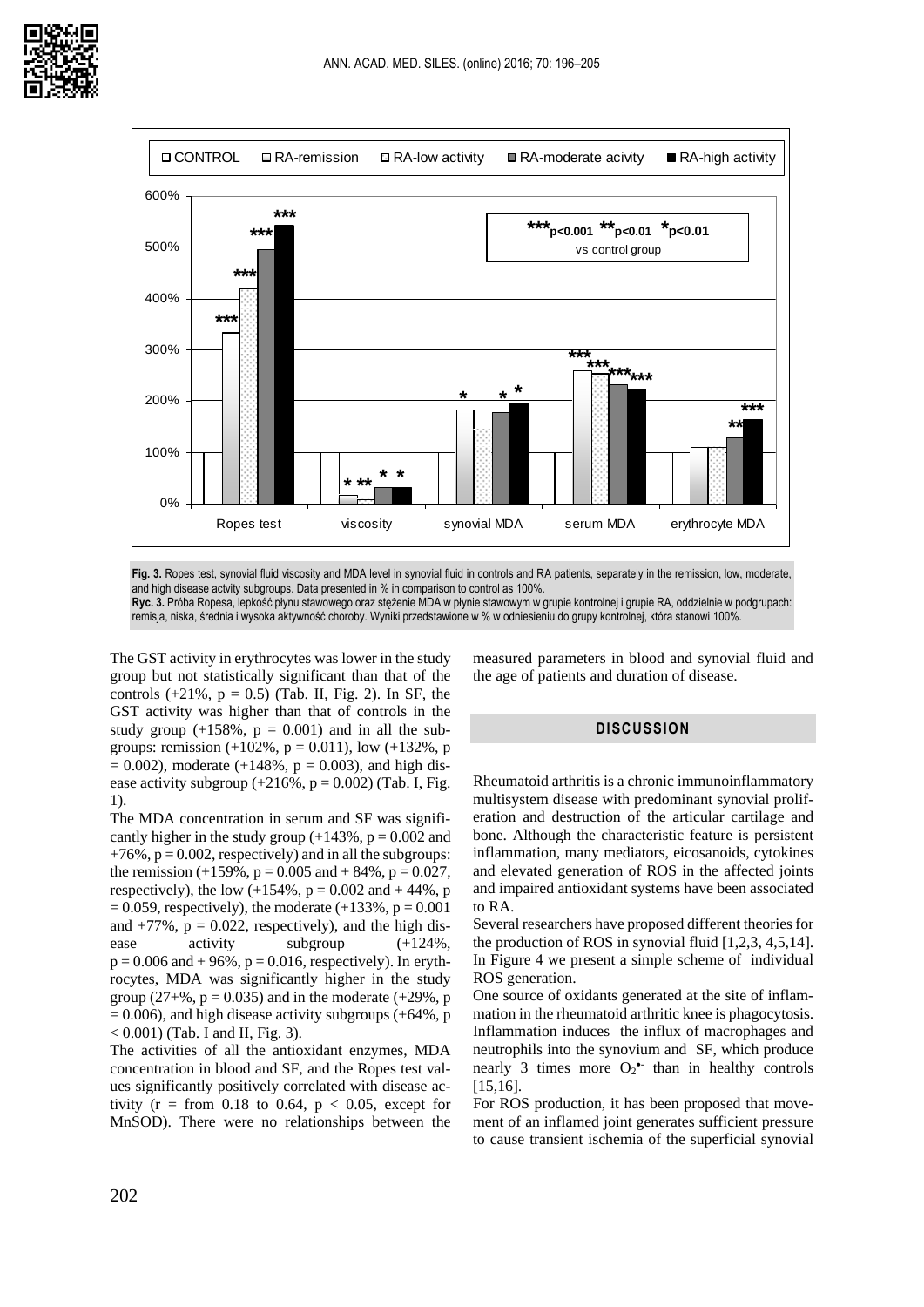

membrane [17]. Hypoxia/reoxygenation cycles can lead to articular cartilage injury, becoming serious complications in RA. Xanthine dehydrogenase (XOD), which normally utilizes NAD<sup>+</sup> as the electron acceptor, is converted by proteolytic cleavage under the conditions of ischemia/reperfusion into xanthine oxidase (XO) [1]. XO generates  $O_2^{\bullet}$  by converting hypoxanthine into xanthine, and xanthine into uric acid. Under normal conditions, XO accounts for only a minor proportion of total ROS production. During the ischemic period, excessive ATP consumption leads to the accumulation of purine metabolites, which upon subsequent reperfusion and influx of oxygen are metabolized by XO to yield massive amounts of  $O_2^{\bullet}$  and  $H_2O_2$ .

Reoxygenation also stimulates NADPH oxidase activity in chondrocytes [2,18]. Studies by Tiku et al. [19], and others [20,21] using in vitro models on chondrocyte cultures revealed that under unstressed conditions, articular cartilage cells produce both  $O_2$ <sup>\*</sup> and  $H_2O_2$  in SF, probably through the activation of NADPH oxidase.

Hemoglobin liberated from disrupted erythrocytes into SF can accelerate lipid peroxidation in the presence of  $H_2O_2$  [22]. On the other hand, excess  $H_2O_2$  can cause degradation of the heme rings of hemoglobin, releasing iron (II) ions (Fe<sup>2+</sup>) that are capable of stimulating ROS formation [23]. In the presence of  $Fe<sup>2+</sup>$  and other transition metals,  $H_2O_2$  and  $O_2^{\bullet-}$  are converted via the Fenton reaction to highly reactive hydroxyl radicals. Additionally, the neutrophil-associated enzyme myeloperoxidase (MPO) can oxidize halides, such as chloride (Cl<sup>-</sup>), and convert H<sub>2</sub>O<sub>2</sub> into hypochlorous acid (HOCl), another highly reactive and damaging chemical species [16].

Because of the highly reactive nature of ROS, it is difficult to directly demonstrate their presence *in vivo*. It is considerably more practical to measure the ROS 'footprints', such as their effects on various lipids, proteins, and nucleic acids. Several studies of RA synovial fluid and tissue have demonstrated oxidative damage to hyaluronic acid, the presence of lipid peroxidation products, oxidized low-density-lipid proteins (LDL) and increased carbonyl groups reflecting oxidation damage to proteins [14]. Takahasi et al. [24] found that the SF concentration of hyaluonic acid can be used as a diagnostic marker for RA activity. Exposing hyaluronan to ROS, notably •OH, potentially results in decreased high molecular weight hyaluronan. Indeed, •OH may inhibit cartilage proteoglycan synthesis, e.g. by interfering with ATP synthesis, in part by inhibiting the glycolytic enzyme glyceraldehyde-3-phosphate dehydrogenase in chondrocytes [17,19]. Alpaslan et al. [25] found that the intraarticular use of hyaluronan significantly decreased the TBARS concentration in SF. This would suggest that membrane lipids are only one of the possible targets of oxidative damage, and SF compounds such as hyaluronic acid are more susceptible to oxidative stress.

Our results indicate that the antioxidant enzyme activities in the blood and SF of RA patients were higher than in the healthy controls. Furthermore, the synovial fluid viscosity was lower and the MDA level was higher in the blood and SF of the patients.

Human red blood cells and other mammalian cells have developed antioxidant defense systems to prevent oxidative damage, allowing their survival in an aerobic environment [26]. SOD activity , a catalyst for dismutation of  $O_2$ <sup>\*</sup> into  $H_2O_2$  and molecular oxygen, protects cells and tissues from superoxide radicals and other peroxides. Increased SOD activity results in an increase in  $H_2O_2$ ; if so CAT and glutathione transformation enzymes, including GPX GR and GST, detoxify hydrogen peroxide and convert lipid hydroperoxides into nontoxic alcohols [6,7,8]. The statistically significant change in CAT and glutathione transformation enzymes may show that these enzymes play an important but not decisive role in the rheumatic event. It is possible that increased cellular  $H_2O_2$  levels cause the decreased SF viscosity and increased MDA levels observed in the patients.

Unlike its intracellular role, the extracellular presence of CAT is significantly less prominent in human fluids such as blood, tissue fluid, cerebrospinal fluid, synovial fluid and seminal plasma [10]. In the present study, we did not find any CAT activity in the investigated SF samples. However, it is possible that the lack of CAT activity may reflect errors in determining CAT in a complex biological system like synovial fluid. Alternatively, the lack of CAT activity might be due to the existence of another SF of antioxidizing defense mechanism, which decomposes  $H_2O_2$  without the participation of CAT, e.g. with GPX.

Under normal circumstances, human SF contains little SOD, CAT, GPX and GST. Thus, ROS generated in the inflamed rheumatoid joint would not be efficiently scavenged. Thus, increased MDA levels in SF from the knee joint of RA patients are an indication of increased lipid peroxidation *in vivo*. Circulating blood carries MDA from the SF to the blood, explaining the significantly higher MDA levels in the blood and SF of RA patients. Similar results have been previously reported [6,7,8].

There are conflicting reports about the activities of antioxidant enzymes in the blood and synovial fluid of RA patients [26,27]. In some of them, lower SOD levels were revealed [9], whereas Gambhir et al. [10] and Ozkan et al. [1] were not able to observe a significant change in SOD activities. Çimen et al. [7] reported that RA patients had higher MDA levels and lower CAT and GPX activities. Terčič et al. [12] found similar results as well as decreased SOD, CAT and GPX activities in SF from RA patients, as compared to normal synovial fluid. In another study [21], it was suggested that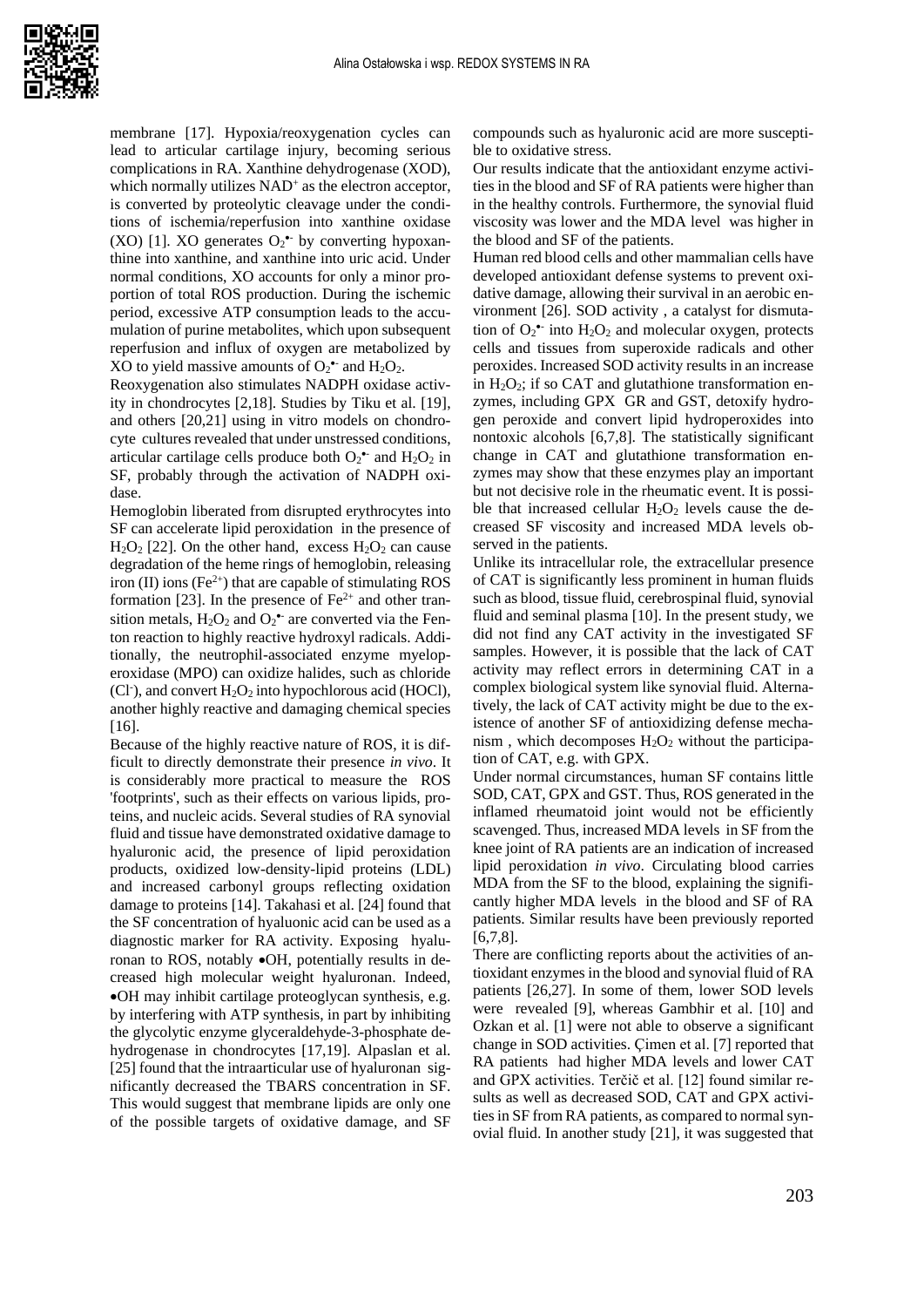

these antioxidant enzymes are rarely present in extracellular fluids, such as SF, which contains little or no CAT activity, and only low activities of SOD isoenzymes and GPX. There is also very little GR and GST. In contrast, Afonso V et al. [28] found that high levels of ROS in SF can induce high SOD isoenzyme activity locally to protect articular cartilage from the harmful effects of ROS. Ostalowska et al. found [13,29] similar results as well as increasedantioxidant enzyme activities in SF from patients with the secondary type of osteoarthritis of the knee joint (KOA). Some of them had a history of knee rheumatoid arthritis.

It is possible that these discrepancies are due to differences in the disease activity. Remission or a low disease activity status may deplete antioxidant defences, whilst moderate or high disease activity may upregulate them [30]. We expected a good correlation between the disease activity status and antioxidant enzyme activities. In conclusion, RA patients display altered oxidant and antioxidant systems in their blood and synovial fluid. The increased lipid peroxidation was associated with a tendency for alterations in the antioxidant system including increased activities of all of the antioxidant enzymes, thereby suggesting potential adaptation to the increased ROS in the blood and synovial fluid from RA patients.

**Acknowledgments**

#### **Author's contribution**

Study designe – A. Ostałowska, S. Kasperczyk, E. Birkner Data collection – A. Ostałowska, B. Koczy, T. Stołtny Data interpretation – A. Ostałowska, S. Kasperczyk, L. Słowińska Manuscript preparation – A. Ostałowska, M. Dobrakowski, U. Błaszczyk Literature research – A. Ostałowska, U. Błaszczyk

#### **REFERENCES**

**1.** Ozkan Y., Yardỳm-Akadỳn S., Sepici A., Keskin E., Sepici V., Simsek B. Oxidative status in rheumatoid arthritis. Clin. Rheumatol. 2007; 26(1): 64–68.

**2.** Hitchon C.A., El-Gabalawy H.S. Oxidation in rheumatoid arthritis. Arthritis. Res. Ther. 2004; 6: 265–278.

**3.** Schiller J., Fuchs B., Arnold J., Arnold K. Contribution of reactive oxygen species to cartilage degradation in rheumatic diseases: molecular pathways, diagnosis and potential therapeutic strategies. Curr. Med. Chem. 2003; 10: 2123–2145.

**4.** Henrotin Y., Kurz B., Aigner T. Oxygen and reactive oxygen species in cartilage degradation: friends or foes? Osteoarthritis Cartilage 2005; 13: 643– –654.

**5.** Henrotin Y.E., Bruckner P., Pujol J.P. The role of reactive oxygen species in homeostasis and degradation of cartilage. Osteoarthritis Cartilage 2003; 11: 747–755.

**6.** Kamanli A., Naziroglu M., Aydilek N., Hacievliyagil C. Plasma lipid peroxidation and antioxidant levels in patients with rheumatoid arthritis. Cell. Biochem. Funct. 2004; 22: 53–57.

**7.** Çimen M.Y.B., Çimen Ö.B., Kaçmaz M., Öztürk H.S., Yorgancioğlu R., Durak Ì. Oxidant/antioxidant status of the erythrocytes from patients with rheumatoid arthritis. Clin. Rheumatol. 2000; 19: 275–277.

**8.** Taysi S., Polat F., Gul M., Sari R.A., Bakan E. Lipid peroxidation, some extracellular antioxidants, and antioxidant enzymes in serum of patients with rheumatoid arthritis. Rheumatol. Int. 2002; 21: 200–204.

The Medical University of Silesia supported this work (N-1-039/06). We wish to thank Dr. Danuta Kapołka (Department of Rheumatology, Silesian Hospital of Rheumatology and Rehabilitation in Ustroń) and Dr Marek Marzec (Department of Orthopedy, Silesian Hospital of Rheumatology and Rehabilitation in Ustroń) for providing specimens of blood and synovial fluid from RA patients; and Dr Ludmiła Słowińska (Department of Biophysics, Medical University of Silesia) for her help in determining synovial fluid viscosity.

#### **Abbreviations**

BMI – body mass index CAT – catalase GPX – glutathione peroxidase GR – glutathione reductase GST – glutathione-S-transferase MDA – malondialdehyde MnSOD – manganese superoxide dismutase RA – rheumatoid arthritis ROS – reactive oxygen species SF – synovial fluid CuZnSOD – copper-zinc superoxide dismutase **Disclosures** None

**9.** Afonso V., Champy R., Mitrovic D., Collin P., Lomri A. Reactive oxygen species and superoxide dismutases: Role in joint diseases. Joint Bone Spine 2007; 74: 324–329.

**10.** Gambhir J.K., Lali P., Jain A.K. Correlation between blood antioxidant levels and lipid peroxidation in rheumatoid arthritis. Clin. Biochem. 1997; 30: 351–355.

**11.** Aletaha D., Ward M.M., Machold K.P., Nell V.P., Stamm T., Smolen J.S. Remission and active disease in rheumatoid arthritis: Defining criteria for disease activity states. Arthritis Rheum 2005; 52(9): 2625–2636.

**12.** Terčič D., Božič B. The basis of the synovial fluid analysis. Clin. Chem. Lab. Med . 2001; 39: 1221–1226.

**13.** Ostałowska A., Birkner E., Wiecha M., Kasperczyk S., Kasperczyk A., Kapołka D., Zon-Giebel A. Lipid peroxidation and antioxidant enzymes in synovial fluid of patients with primary and secondary osteoarthritis of the knee joint. Osteoarthritis Cartilage 2006; 14: 139–145.

**14.** Yamazaki K., Fukuda K., Matsukawa M., Hara F., Matsushita T., Yamamoto N., Yoshida K., Munakata H., Humanishi C. Cyclic tensile stretch loaded on bovine chondrocytes causes depolymerization of hyaluronan: involvement of reactive oxygen species. Arthritis. Rheum. 2003; 48: 3151– –3158.

**15.** Cedergren J., Forslund T., Sundqvist T., Skogh T. Intracellular oxidative activation in synovial fluid neutrophils from patients with rheumatoid arthritis but not from other arthritis patients. J. Rheumatol. 2007; 34: 2162–2170.